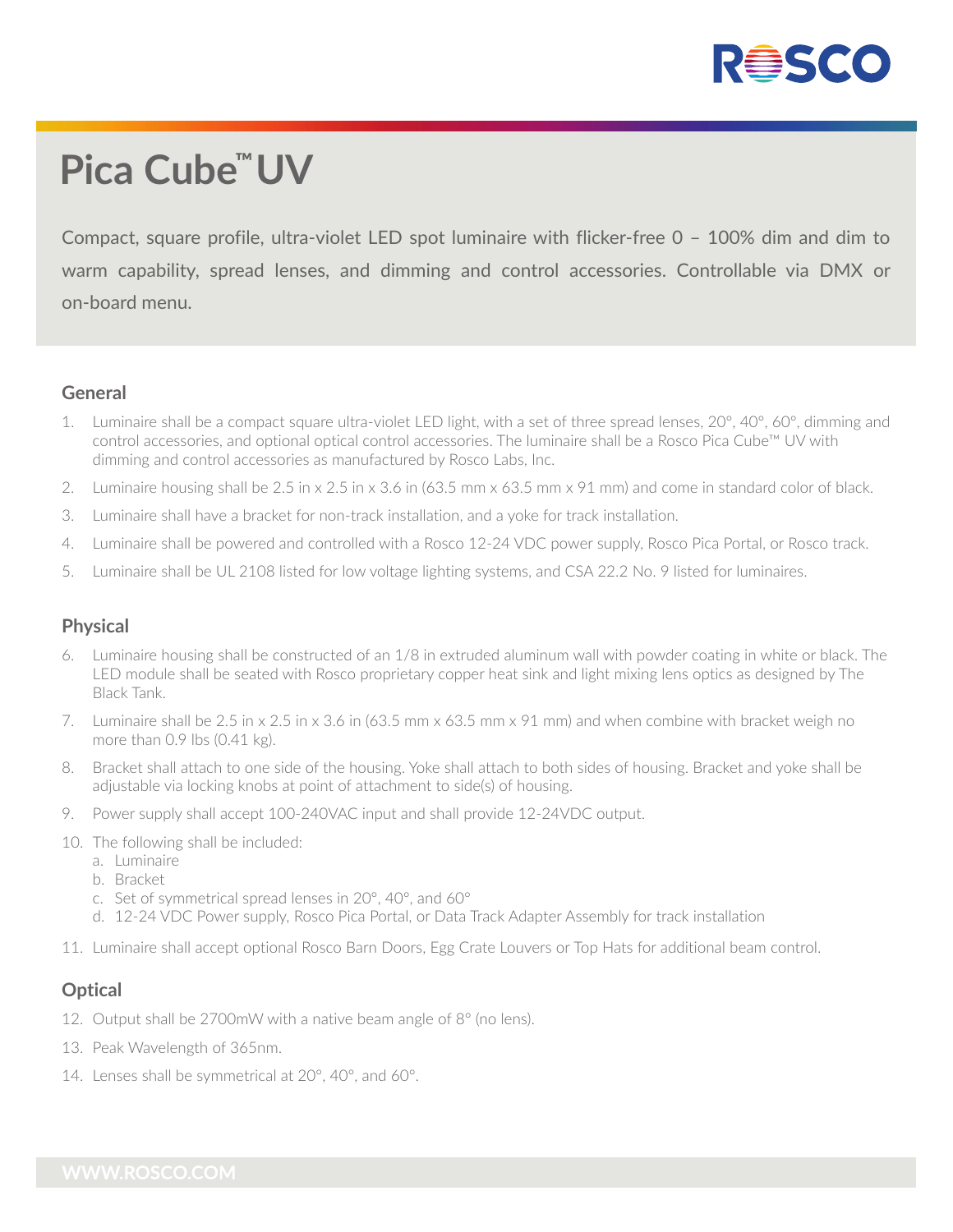

# **Pica Cube ™UV**

#### **Environmental and Agency Compliance**

- 15. Luminaire shall be compliant to FCC Class A Radiated and Conducted emissions for commercial and industrial use.
- 16. Luminaire shall be UL 2108 listed for low voltage lighting systems.
- 17. Luminaire shall be CSA 22.2 No. 9 listed for luminaires.
- 18. Luminaire shall be RoHS Compliant.
- 19. Luminaire shall be rated at IP20 for Indoor use only.

#### **Thermal**

20. Luminaire shall operate in an ambient temperature range of -13° F min to 113° F max (-20° C min to 45° C max)

#### **Electrical**

- 21. Luminaire shall be equipped with an external 12-24 VDC power supply, a Rosco Pica Portal, or a track mount kit.
- 22. Luminaire shall have the option of receiving data and power from a single Cat 5e feed using an RJ45 connector.
- 23. Luminaire shall consume no more than 24w.

#### **LED Emitters**

- 24. Emitter shall be 1 x 365nm UV LED.
- 25. Peak 365nm.
- 26. Lumen Maintenance shall be 20,000 hours L90 @ 25°C.

#### **Control and Dimming**

- 27. Luminaire shall be dimmable by DMX or via User Interface on the rear panel. Luminaire shall require 1 channel for 8-bit control, 2 channels for 16-bit control.
- 28. Dimming shall be flicker-free, 0 100%.
- 29. DMX control shall be achieved with the Rosco Preset Remote or any DMX controller.
- 30. Luminaire shall include DMX Out to enable daisy-chain control of multiple units.
- 31. Luminaire shall use PWM, adjustable between 4kHz and 16kHz for flicker-free dimming
- 32. Luminaire shall be compatible with optional data and non-data track adapters, including but not limited to Rosco Track 1C/2C/3C, Juno, Halo, Lightolier.

### **Specification Ordering Example**

Product ordering information can be found at this URL: **https://www.rosco.com/product/pica-cube-uv** The product numbers for ordering are listed below. When ordering for track mount specify Pica Cube Rosco Track Adapter.

| 515 90200 1075    Pica Cube UV - Black               |
|------------------------------------------------------|
| 515 91110 0028 Pica Cube Rosco Track Adapter - Black |
| 515 91110 0029 Pica Cube Rosco Track Adapter - White |

#### **If there are questions, contact Rosco Customer Service: CTOrders@rosco.com**